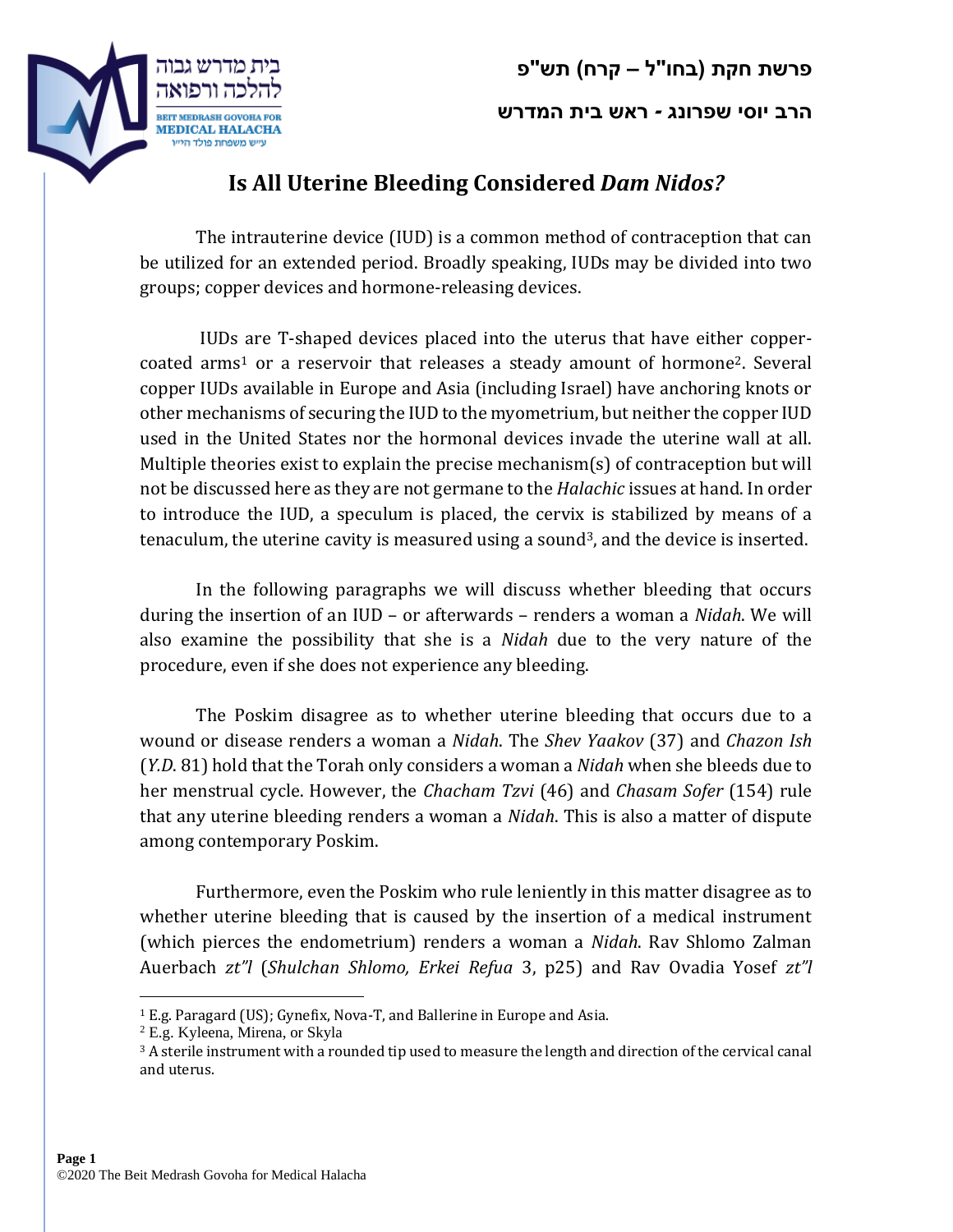

(*Taharas haBayis* 3, p25) held that we may be lenient in this case as well and assume that the bleeding is due to an abrasion of the endometrial lining and is not menstrual blood ("*Dam Nidos*")4. However, the *Chazon Ish*, in a 1948 exchange of letters with Dr. Moshe Taub<sup>5</sup>, ruled stringently.

In his letter to Dr. Taub, the Chazon Ish inquired as to the source of the bleeding that is caused by insufflation of the uterus<sup>6</sup>. In a subsequent letter, he elaborated that Halacha considers three types of uterine bleeding:

- 1. Menstrual bleeding (*Dam Nidos*)
- 2. Non-menstrual bleeding due to an external cause ("*Ones"*) or injury to the uterus and similar to that which occurs after birth or miscarriage7. This also renders a woman a *Nidah*.
- 3. Bleeding due to an endometrial abrasion, which is similar to the bleeding of a wound in any area of the body.

The *Chazon Ish* wanted to ascertain whether the bleeding that occurs due to insufflation was the second type of bleeding and would therefore render a woman a *Nidah* or if it was bleeding that would occur with a similar injury to any other organ or part of the body.

Dr. Taub replied:

*Bleeding that occurs due to insufflation of the uterus should be considered of the third sort, namely, bleeding that is due to an injury or wound similar to that which occurs in other areas of the body…the bleeding that occurs during the said procedure is caused by an external factor – an artificial and mechanical cause, and is not due to any particular characteristic of the uterus.*

 $\overline{a}$ <sup>4</sup> Rav Shlomo Zalman did concede that if the procedure took place shortly before she expected to menstruate, she should be stringent, as it is possible that the procedure prompted early menstruation. <sup>5</sup> These letters were published in *HaPardes* v35 no6 (March 1961) and are reproduced in their entirety in the *Shulchan Shlomo ibid.* 

 $6$  In the early and mid-20<sup>th</sup> century, the workup of infertility would often include insufflation of the uterus with air to determine whether the Fallopian tubes were obstructed. This procedure has largely been abandoned due to improved imaging technology and the risk of air embolism with insufflation.

<sup>7</sup> The *Chazon Ish* distinguished between bleeding that was due to the unique nature of the uterus and its lining and bleeding caused by an injury that would occur if any other tissue or part of the body was similarly injured.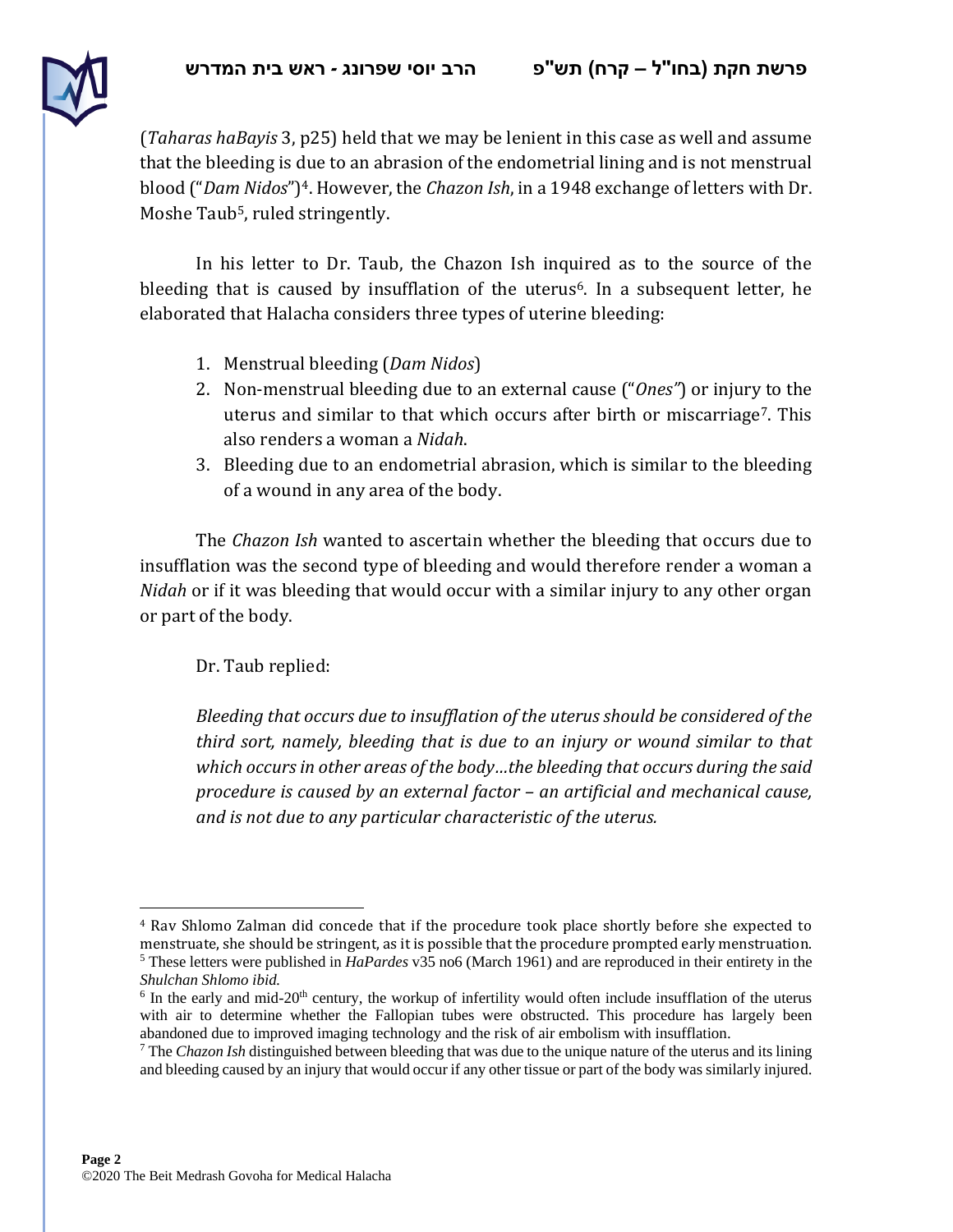

On the basis of Dr. Taub's letter, the *Chazon Ish* was lenient if the bleeding was caused by an abrasion of the endometrium during a medical procedure. However, if the endometrial arteries were disrupted and uterine bleeding occurs, the woman is to be considered a *Nidah* (as it is *Dam Nidos*), even though the bleeding was prompted artificially8.

As stated, the *Chazon Ish*'s view is that uterine bleeding due to a wound or disease does not render a woman a *Nidah*. Why then does he rule that bleeding due to an intrauterine procedure does cause her to be a *Nidah*?

We must say that, according to the *Chazon Ish*, uterine bleeding only causes a woman to become a *Nidah* when it takes place in the normal manner (i.e. cyclic shedding of the endometrial lining). If the bleeding is caused by disease or some other external cause, though it may instigate uterine bleeding, it is not the regular process and therefore the woman does not become a *Nidah*. However, where the bleeding is caused by an invasive intrauterine procedure, any bleeding that occurs is considered to be release of *Dam Nidos* and the woman is considered a *Nidah*.

Most contemporary Poskim are stringent regarding uterine bleeding that is caused by medical treatment. Regarding the insertion of an IUD, some are lenient, arguing that the bleeding may not be *Dam Nidos*, particularly given that the bleeding may even come from the cervix which is stabilized during the process (and which is not considered Halachically to be a part of the uterus in this regard)<sup>9</sup>. The Poskim do differentiate between the copper devices that invade the uterine wall (see above) and the other devices. As described earlier, these devices penetrate the fundus during placement in order to secure the device. Therefore, there is a concern that any bleeding is not merely due to an abrasion but is endometrial bleeding and considered *Dam Nidos*.

 $\overline{a}$ <sup>8</sup> See *Shulchan Shlomo ibid*. which cites a letter written by the *Chazon Ish* (to his student and nephew R' Shaul Barzam *zt"l*) that declares that it is difficult to rely fully upon the medical opinion that the bleeding following insufflation performed to facilitate conception is due to a wound caused by insertion of the instrument and is not endometrial bleeding. He therefore rules that we should be stringent and perform this procedure prior to *Tevila* (after waiting a day as a *Shomeres Yom k'Neged Yom*) but that we can rely upon the physicians' opinion to permit *Tevila* without waiting a full *Shiva Nikiyim*.

 $9$  The Poskim do differentiate between the Gynefix (see footnote 1 above) and the other devices. As described earlier, the Gynefix has an anchoring knot that penetrates the fundus during placement in order to secure the device. Therefore, there is a concern that any bleeding is not merely due to an abrasion but is endometrial bleeding and considered *Dam Nidos*.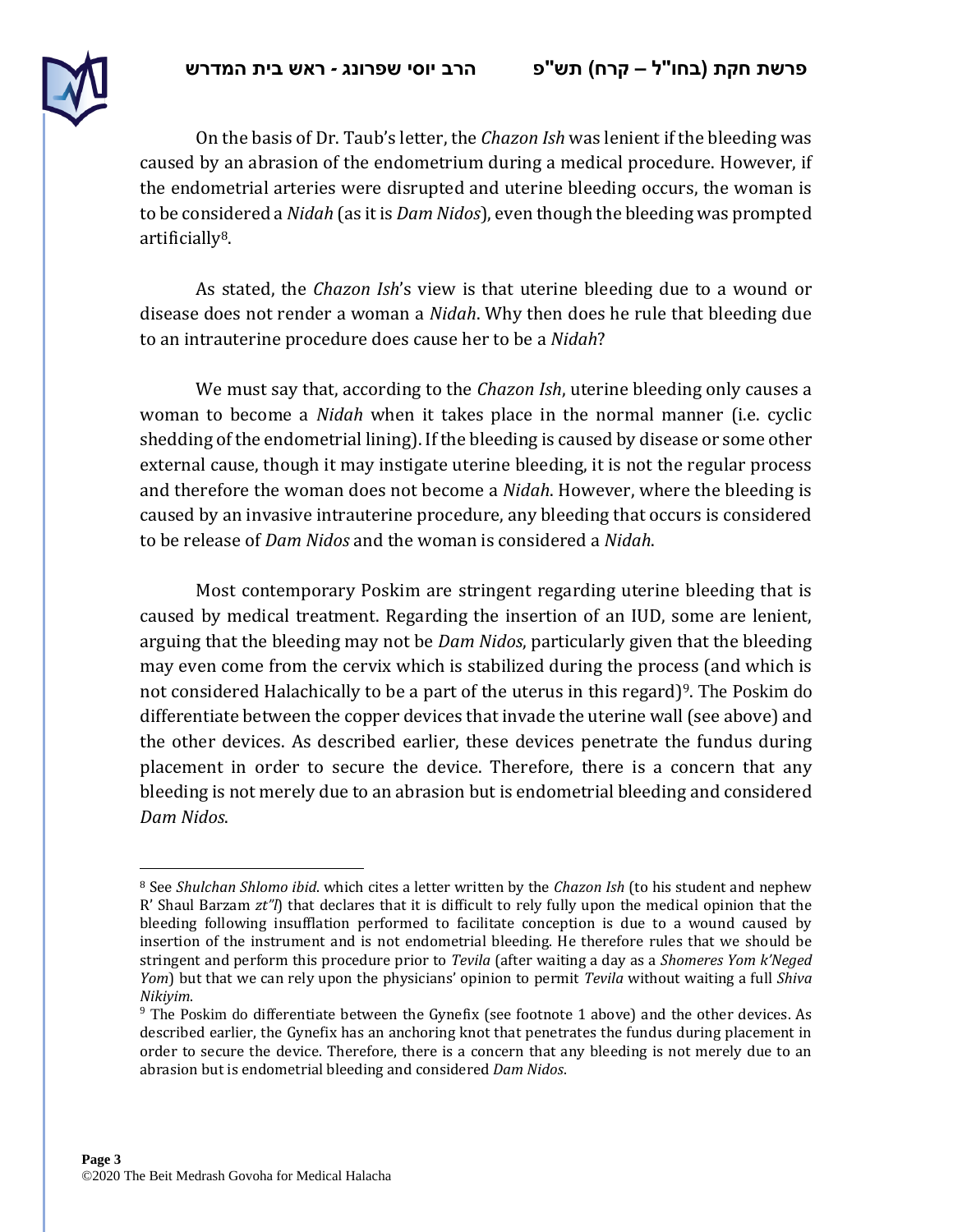

We have discussed the status of bleeding that occurred during the insertion of an IUD or soon afterwards. Is there any ground for suspicion that bleeding has occurred when it has not been observed?

The *Shulchan Aruch* (*Y.D*. 188) asserts that, "*There is no opening of the uterus without bleeding*". If the cervix has been dilated to a certain width (see below), we must assume that there was bleeding, even if it wasn't been observed.

There is a great controversy among the Poskim as to when this law applies<sup>10</sup>. According to some, we only assume that bleeding must occur during spontaneous dilation, such as during labor, when the uterus is preparing to expel its contents. Others hold that even if the cervix is dilated artificially (e.g. during a medical examination or procedure), bleeding is also inevitable. This is because they assume that the uterus contains menstrual blood at all times that is being held back by the cervix (until menstruation or delivery occurs). If the cervix is opened in any manner, whether spontaneously or artificially, bleeding is therefore bound to take place.

Contemporary Poskim have the same dispute. Rav Ovadia Yosef *zt"l* (*Taharas haBayis* 11:7) and others rule leniently and do not consider a woman to be a *Nidah* following a medical examination unless she sees blood. Rav Shmuel Wosner *zt"l* (*Shevet haLevi* 6:129) and Rav Elyashiv *zt"l* (*Mishmeres haTahara* 1:13) and others rule stringently.

However, they all agree that if the uterus has only been opened by fewer than three millimeters, one needn't assume that bleeding has taken place (*Nishmas Avraham*, *Y.D*. 194). Some rule that if it has been opened by as much as three millimeters one should be stringent (*Shiurei Shevet haLevi* 188:3 & *Mishmeres haTahara* ibid. citing Rav Elyashiv). Others hold that one may be lenient up to a width of 15 or even 19 millimeters (see *Igros Moshe, Y.D*. 1:89, *Levushei Oz* 188:3, and *Badei haShulchan* 188:31 and footnote 55).

Therefore, according to the lenient opinions, when inserting an IUD, a woman is not considered to be a *Nidah* for we do not assume that bleeding has occurred when the uterus is opened artificially. However, according to those who hold that we always

 $\overline{a}$ 

<sup>10</sup> There is a great deal of Halachic literature on this subject. We will only cite the *Chazon Ish* (*Y.D.* 82:3) as an example of those who ruled leniently in this regard and the *Noda b'Yehuda* (*Mahdura Tinyana, Y.D*. 120) who ruled stringently.